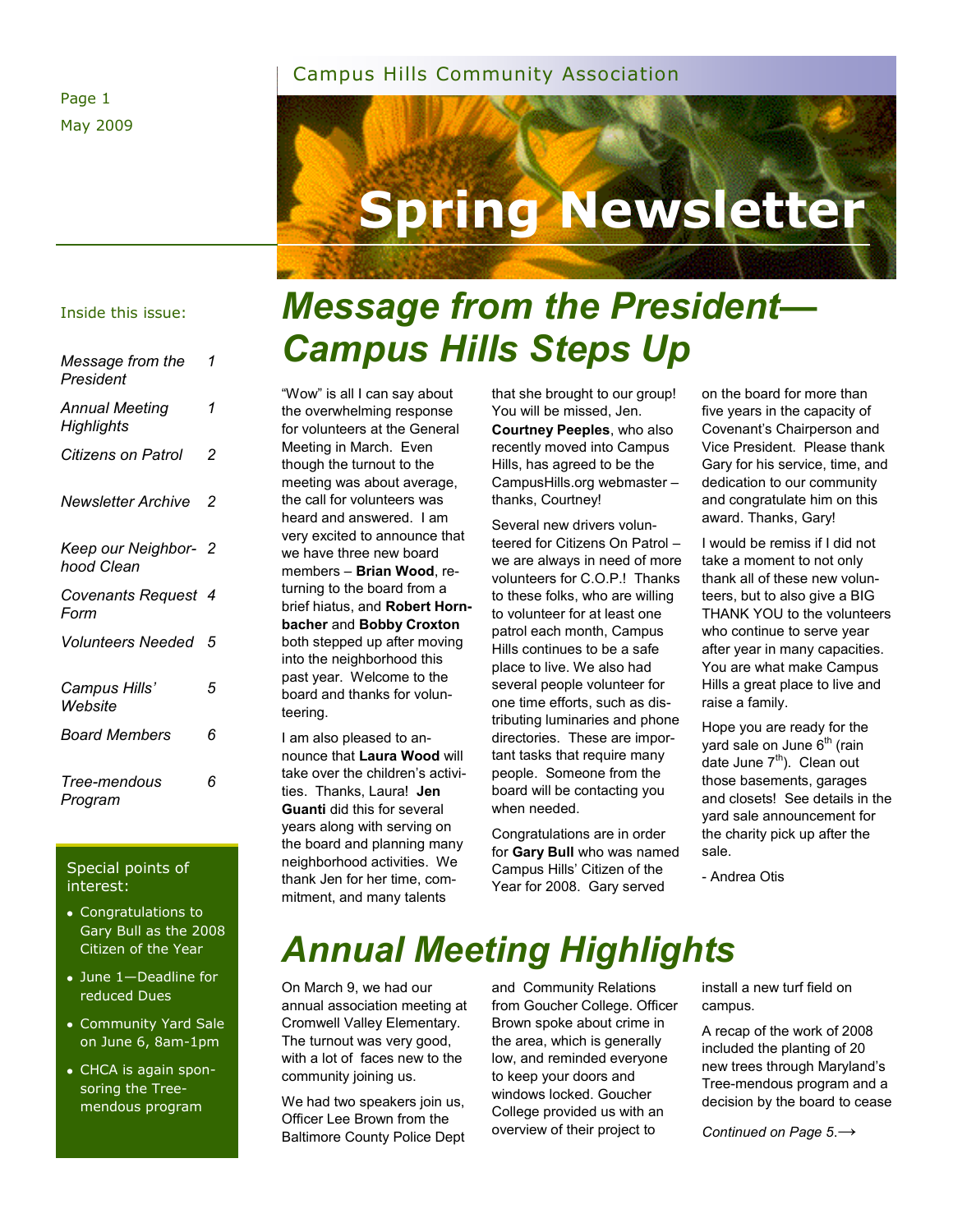# *Citizens on Patrol*

The Citizens on Patrol in Campus Hills had a great announcement following the 2009 Annual Meeting of having signed up 6 new drivers for a total of 15.

Walter Calwell, our head of Campus Hills Citizens on Patrol would like to share some tips for keeping you safe from crime.

- **Do not leave anything of value in you vehicle & keep it locked**
- **Keep outside lights on**

**at night to deter potential thieves**

- $\bullet$ **Keep sheds and garages locked and closed**
- **Keep your front door closed and locked when you are in the back yard**
- **Report suspicious people & actions to the police, do not approach them yourself**
- **Please obey posted speed limits**

The Citizens on Patrol is Campus Hills' first line of defense against crime in our neighborhood; the eyes and ears of the police.

If you would like to participate in this vital program, please contact **Walter Calwell** at **(410) 494-9405.**

**Remember, dial** 911 **for any emergency. For nonemergency calls, the Baltimore County Policy Dept can be reached at: 410-887-2222.**





### *Newsletter Archive*

Brian Wood, the new board member in charge of the newsletter, is asking all residents to help in a project to preserve the history of Campus Hills.

The goal of the project is to preserve any old newsletters (pre-2004) electronically. In addition to the newsletters, any documents from when

Campus Hills was originally opened, such as sales brochures, floor plans, and pictures are desired.

All documents will be scanned and eventually be placed in a new area on the Campus Hills website to share with the next generation of residents, and link our future with our past.

Any documents that are sub-

mitted will be returned as soon as possible.

If you have any documents to share, please contact Brian Wood at chnewsletter @campushils.org, or (410) 825-0972. He is willing to pick up and return any documents.

# *Keep our Neighborhood Clean*

Campus Hills is a wonderful neighborhood, and we all need to do our part. As more people spend time outdoors during the summer, how our neighborhood looks counts.

Please be aware of your environment, both for yourself and for others.

The Association has the fol-

lowing reminders for keeping our neighborhood clean:

- $\bullet$ **Make sure to pick up any trash from outdoor eating, since everyone loves a good BBQ**
- **If you see trash in your yard, please pick it up, even if it wasn't yours**
- **Try to bring in your trash cans as quickly as possible, especially on windy days, once the garbage has been picked up**
- **Always clean up after your pet while taking a walk**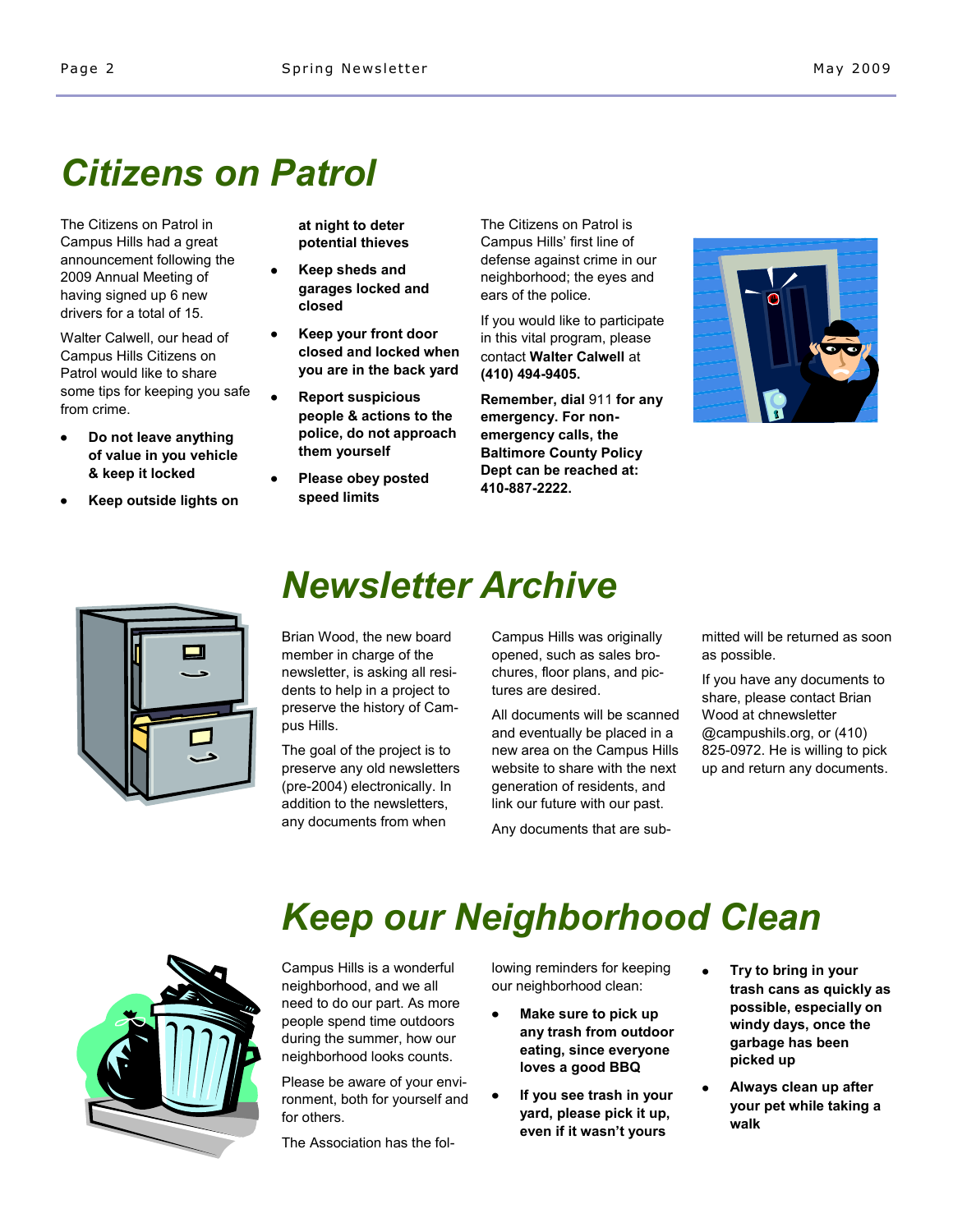## *Campus Hills' Annual Yard Sale*

**When:** Saturday, June 6, 2009 (rain date Sunday, June 7)

**Time:** 8am – 1pm

The **National Children's Charity** will have a donation truck in the neighborhood in the afternoon / evening to pick-up any unsold items you wish to donate. Please place these items at the curb after the conclusion of the sale, and clearly mark them with "NCC." Because of the outpouring of generosity from the neighborhood, they had to make multiple trips the past two years, so please be patient the afternoon / evening after the yard sale. Please note, the CHCA board has arranged this for your convenience and is not responsible if NCC does not show up.





**Covenants requests** are needed when considering a change to the outside of your home / property. Please submit an application for approval to the board. The majority of requests are approved. It is simply much easier to incorporate the guidelines into your project before it is begun than after it is completed. An approval form is in this newsletter and is also available on our website at: www.campushills.org

**Landlords must register rental units.** The new Rental Registration Law is now in effect. Owners of most residential rental units in buildings with one to six units must be inspected, registered and licensed by the county. This was due on October 1, 2008.

**Cars with expired or missing tags** are in violation of county code if they are anywhere on your property.

**Curbside street numbers are not required.** If someone approaches you to paint the street numbers on your curb, this is a scam. Not only do these numbers fade quickly, they are not required. In fact, since this is county property it is considered defacing public property.

**www.campushills.org** – Be sure to check our website frequently and register as a user so you can take advantage of more timely Campus Hills' updates!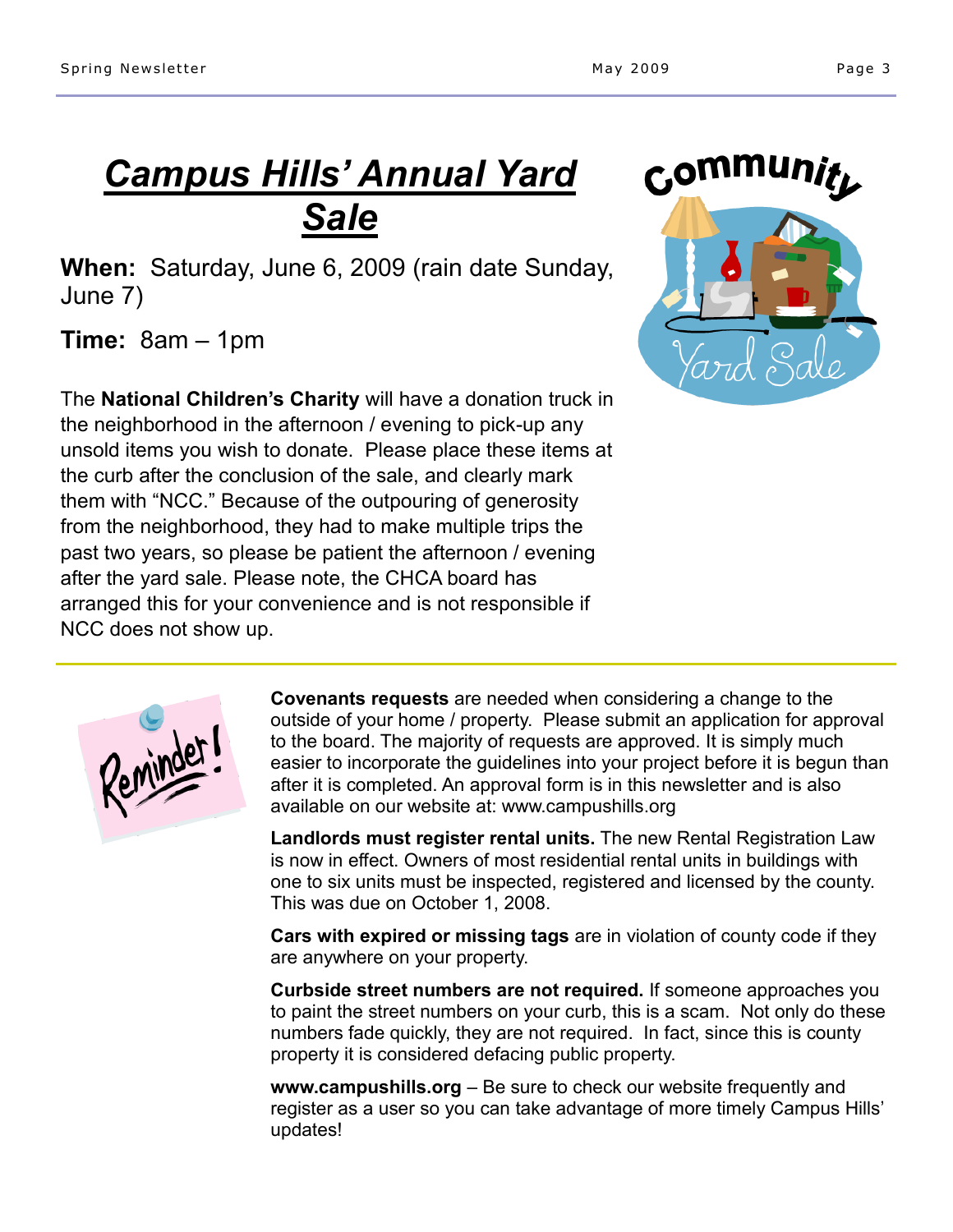### **Our Protective Covenants**

Protective Covenants were incorporated into our property deeds by the builder as a part of the development, and they "run with the land." This means that even though you may not be the original purchaser, the Covenants attach to and benefit the land, thereby binding all subsequent owners. Because these Covenants are recorded in the County Land Records, lack of express knowledge does not permit noncompliance.

Covenants are a legal device allowing us all to gain some measure of protection against the impairment of our homes by requiring conformance to minimum standards of quality, physical features and economic integrity.

Please submit this form and attachments when considering a change in your property – such as a fence, addition, shed, carport, etc. The majority of requests are approved. It is simply much easier to incorporate the guidelines into your project before it is begun than after it is completed. Please plan ahead and allow a 30 day turnaround for requests.

| <b>REQUEST FOR APPROVAL</b>                                          |                  |                                                                                                                                                                                                                                                    |  |  |
|----------------------------------------------------------------------|------------------|----------------------------------------------------------------------------------------------------------------------------------------------------------------------------------------------------------------------------------------------------|--|--|
| Date:                                                                |                  |                                                                                                                                                                                                                                                    |  |  |
| To:                                                                  |                  | <b>Campus Hills Community Association, Inc.</b>                                                                                                                                                                                                    |  |  |
|                                                                      |                  | <b>Attn: Protective Covenants Committee</b>                                                                                                                                                                                                        |  |  |
|                                                                      |                  | P.O. Box 20155                                                                                                                                                                                                                                     |  |  |
|                                                                      |                  | Towson, MD 21284-0155                                                                                                                                                                                                                              |  |  |
| From:                                                                | (Name)           |                                                                                                                                                                                                                                                    |  |  |
|                                                                      |                  | (Address)                                                                                                                                                                                                                                          |  |  |
|                                                                      |                  | (Phone)<br><u> 1980 - Johann John Stone, markin amerikan basar dan berkembang di banyak di banyak di banyak di banyak di ba</u>                                                                                                                    |  |  |
|                                                                      | (Email)          |                                                                                                                                                                                                                                                    |  |  |
| We herewith submit for your approval and records the construction of |                  |                                                                                                                                                                                                                                                    |  |  |
|                                                                      |                  |                                                                                                                                                                                                                                                    |  |  |
|                                                                      |                  | , as shown attached.                                                                                                                                                                                                                               |  |  |
|                                                                      |                  |                                                                                                                                                                                                                                                    |  |  |
|                                                                      |                  |                                                                                                                                                                                                                                                    |  |  |
|                                                                      | <b>Signature</b> |                                                                                                                                                                                                                                                    |  |  |
|                                                                      | applicable.      | 1. Submit the complete request in duplicate; one copy will be returned for your records.<br>2. Provide a simple sketch showing proposed improvement, residence, property lines, and street, if<br>3. Provide list of materials and specifications. |  |  |

4. Use additional sheets this size if necessary.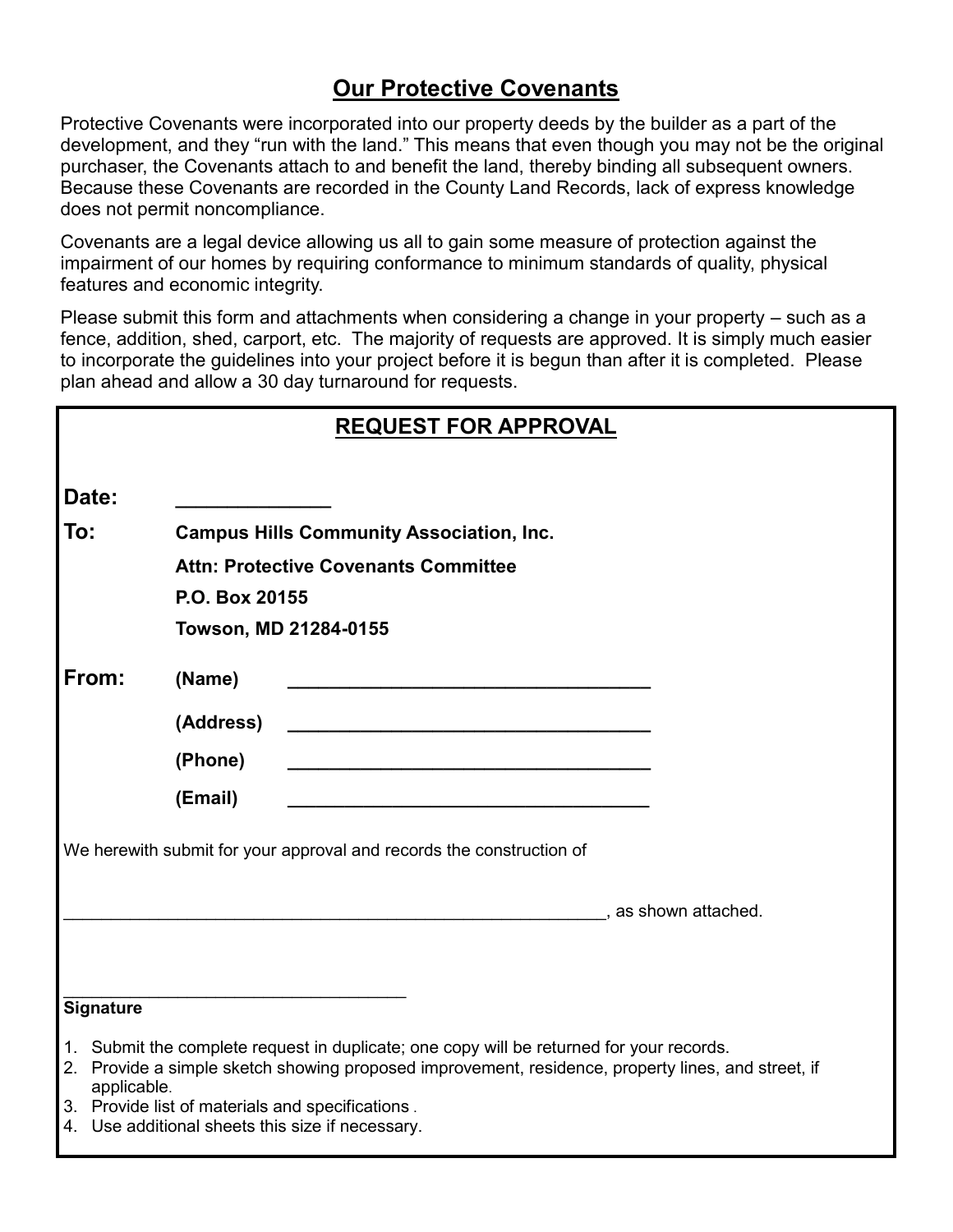# *Annual Meeting Highlights, Part 2*

the 5-year-old attempt at changing the covenants and instead focus on enforcement of the existing covenants.

The board announced that 2009 would focus on updating the Campus Hills Neighborhood Directory.

The CHCA presented the 2008 Citizen of the Year award to Gary Bull for his years of service on the board and tireless work related to covenants and keeping Campus Hills a desirable

place to live.

The proposed slate of board members and officers was approved without dissent, though help is still needed for several positions, including some volunteers for nonboard functions.

Walter Calwell spoke about the Citizens on Patrol, including the need for new drivers and requests and suggestions to enhance the security of the neighborhood.

Several members also

expressed interest in seeing if the county would place a playground behind the Campus Cabana near the baseball fields.

A big thanks to all those who attended. An active community is a healthy community.





### *Volunteers Needed*

The Campus Hills Community Association is always looking for new volunteers, both to join the board a regular members as well as for smaller tasks.

We currently have the following needs:

- An assistant treasurer to take over full time for 2010
- People interested in helping review covenants issues, including new proposals and violations
- Distributing Luminaries in  $\bullet$ December
- Block Party planning
- Holiday Party planning
- Citizens on Patrol drivers

If you would like to volunteer for any of these activities, please contact Andrea Otis at 410-828-4829 or chpresident@campushills.org.

### *Campus Hills' Website*

The Campus Hills' Website (www.campushills.org) is our place of online community.

Over the past two years, we have begun to use the website and the residents who have registered with us as a means for communicating information more frequently than the printed newsletters.

One of our goals for 2009 is to publish more frequent updates to the site, and to provide more compelling reasons to utilize the site. Our website is designed to provide a forum for discussions about the community, as well as a place to exchange ideas, goods and services with each other.

We remind everyone who is online to check out the site and register (only residents are allowed to register), to see what's going on.

Please use registration code: **SPRING09NL**.